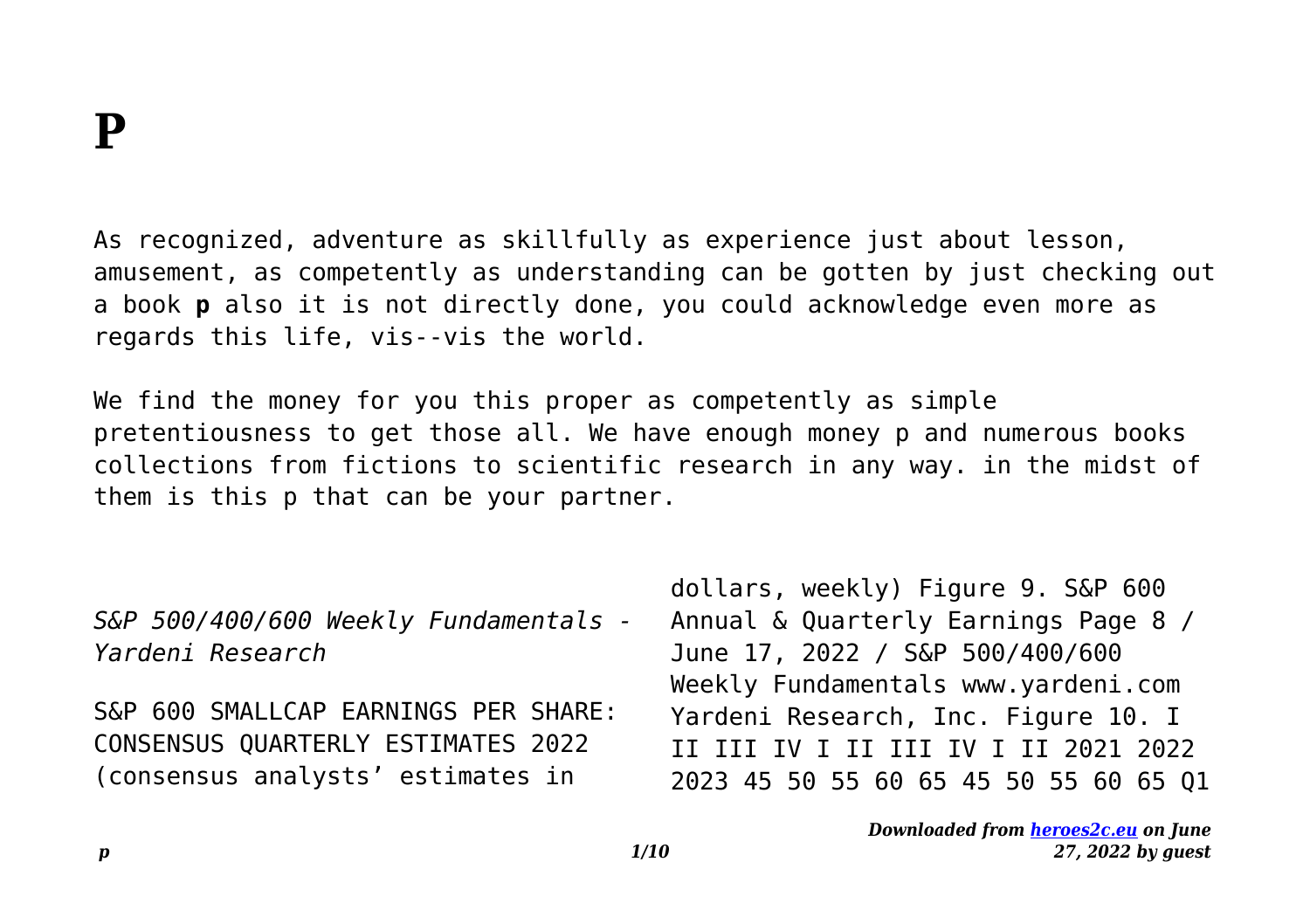#### …

# **S&P 500 Forward Earnings & the Economy - Yardeni Research**

S&P 500 FORWARD EARNINGS & LEADING ECONOMIC INDICATORS (yearly percent change) Apr 6/9 US Leading Economic Indicators Forward Earnings\* \* Timeweighted average of consensus operating earnings estimates for current and next year. Monthly through March 1994, weekly thereafter. Note: Shaded areas are recessions according to the National Bureau of Economic …

#### sPPTOLPXOOLU - <u>חחחחחחחחחחח</u>

Created Date: 2/10/2010 11:32:57 AM

**1 Gambler's Ruin Problem - Columbia University**

The answer is given by  $(4)$  and  $(5)$ : If  $p > 0.5$  then the probability is given by (q p)  $i > 0$ , whereas if  $p \le$ 0.5 ruin will always ocurr. This makes intuitive sense because if  $p >$ 0.5, then the average net income per day is  $E(\Delta) = p - q > 0$ , whereas if p  $\leq$  0.5, then the average net income per day is  $E(\Delta) = p-q \le 0$ . So the company ...

## **Form 13909 Tax-Exempt Organization Complaint (Referral)**

Page 2. Catalog Number 50614A www.irs.gov. Form 13909 (Rev. 12-2016) Instructions for Form 13909, Tax-Exempt Organization Complaint (Referral) General Information

*Detecting Earnings Management - JSTOR*

*Downloaded from [heroes2c.eu](http://heroes2c.eu) on June 27, 2022 by guest* Amy P Sweeney Harvard University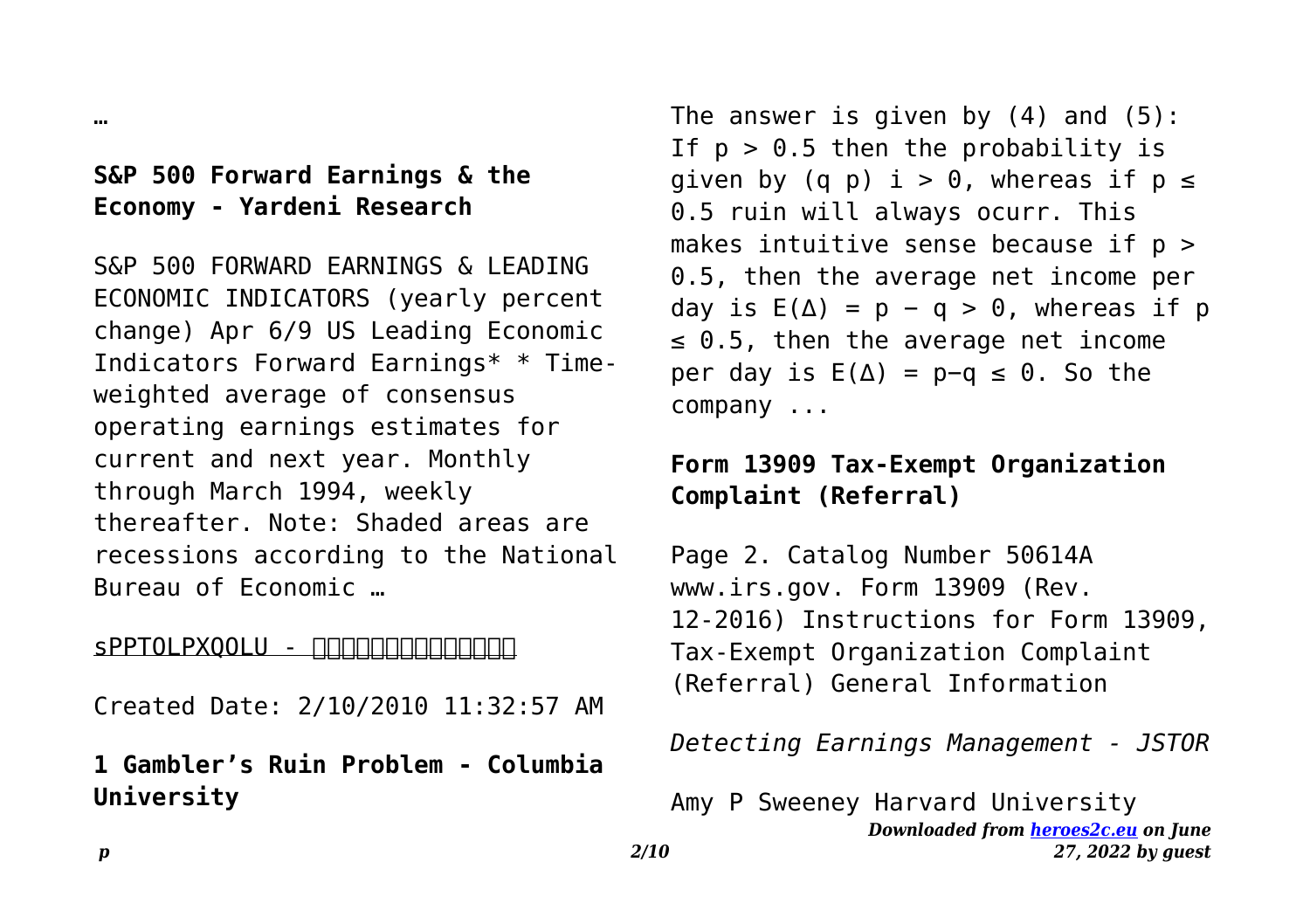ABSTRACT: This paper evaluates alternative accrual-based models for detecting earnings management. The evaluation compares the specification and power of commonly used test statistics across the measures of discretionary accruals generated by the models and provides the following major insights. First, all of the

#### **Power MOSFET - Vishay Intertechnology**

p to obtain required I AS I AS V DS V DD V DS t p 25 15050 75 100 125 2000 0 400 800 1200 1600 Starting T J, Junction Temperature (°C) E AS, Single Pulse Energy (mJ) Bottom Top I  $D - 7.8$  A - 13 A - 19 A V DD = - 25 V 91078\_12c 175 Q GS Q GD Q G V GS I +- IRF9540 www.vishay.com Vishay Siliconix For technical questions, contact: hvm@vishay.com  $D = +- - - + +$ 

 $+$  \* D. Vishav ...

**www.honkekamadoya.co.jp**

Created Date: 4/1/2022 12:06:08 PM

*Propagation of Errors—Basic Rules*

If an object is placed at a distance p from a lens and an image is formed at a distance q from the lens, the lens's focal length can be found as f  $=$  pq p+q: (1) (a) Use the general rule to derive a formula for the uncertainty –f in terms of p, q, and their uncertainties. (b) Starting from (1) directly, you cannot find –f in steps because ...

## **6 8 GDP growth rates over the same quarter of the previous year 10 …**

17/05/2022 · During the first quarter

*Downloaded from [heroes2c.eu](http://heroes2c.eu) on June 27, 2022 by guest*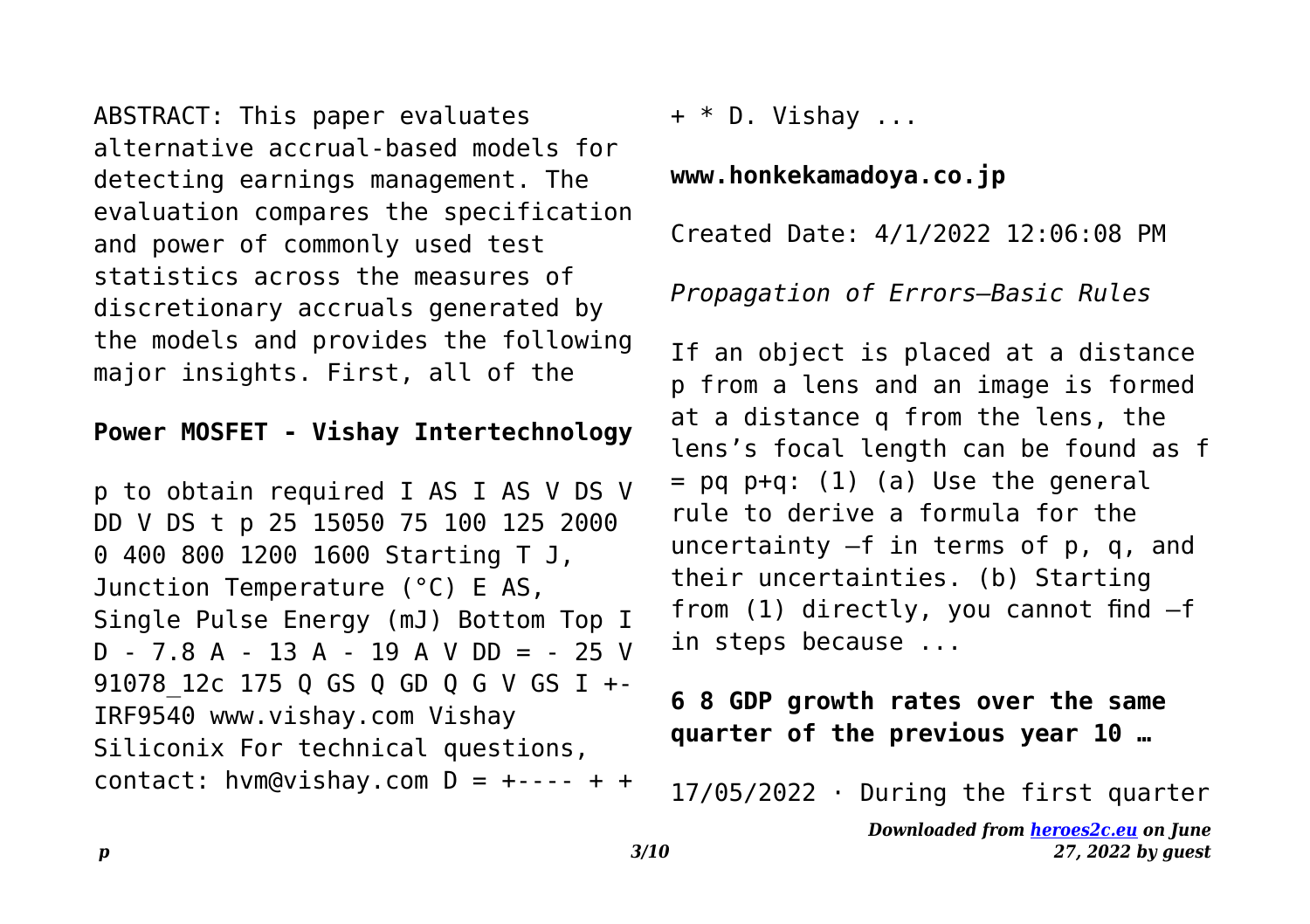of 2022, GDP in the United States decreased by 0.4% compared to the previous quarter (after +1.7% in the fourth quarter of 2021). Compared with the same quarter of the previous year, GDP increased

#### When to start and end isolation - Wyoming Department of Health

When to start and end isolation You should isolate until all three things are true: You have not had a fever (without using fever-reducing medications) for at least 24 hours. Your other symptoms have improved since they first began. At least 10 days have gone by since your symptoms first started. If you had no symptoms, stay in isolation for 10 days starting from the date you took your ...

### **AirFit F30i - Fitting guide - ResMed**

Title: AirFit F30i - Fitting guide Created Date: 8/13/2019 10:03:58 PM

# Datasheet - L78 - Positive voltage regulator ICs

23/11/2010 · TO- 2 2 0 TO-2 2 0 F P DPAK D² PAK Features • Output current up to 1.5 A • Output voltages of 5; 6; 8; 8.5; 9; 12; 15; 18; 24 V • Thermal overload protection • Short circuit protection • Output transition SOA protection • 2 % output voltage tolerance (A version) • Guaranteed in extended temperature range (A version) Description The L78 series of three-terminal positive ...

# **London Heathrow light connections - British Airways**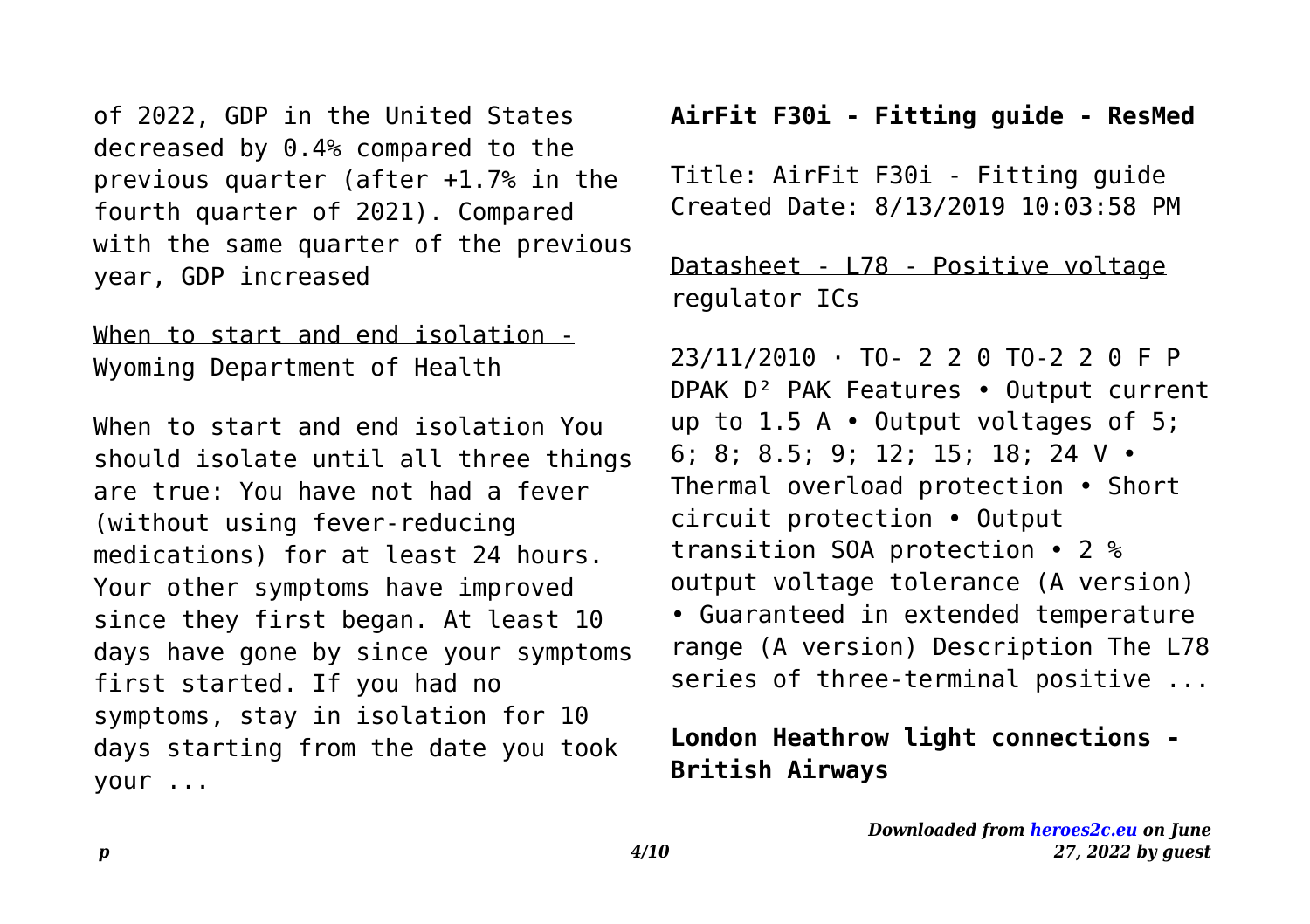London Heathrow light connections Terminal 5 to Terminal 3 Minimum connection time: Approx. 90 minutes . Welcome to Heathrow . On leaving the …

### **Adapted from the original text, Are You My Mother?, by P.D.**

Adapted from the original text, Are You My Mother, by P.D. Eastman, Adapted from the original text, Are You My Mother?, by P.D. Eastman Created Date 1/9/2014 10:33:27 AM

### **RESOLUTION - Small Business Administration**

, maturing upon such date or dates and bearing interest at such rate or rates as may be prescribed by SBA; (b) Applications for any renewals or extensions of all or any part of such loan or loans and of any other loans, heretofore or hereafter made by SBA to this

## Chapter-2: Slope Deflection Method By Prof. H.P.Sudarshan Sri ...

Substituting the value of EI B in equation (1 ) and (2 ) we have end moments 0 48 wL L 4 12 wL M-ve sign indicates moment is anticlockwise 8 wL 48 wL L 2 12 wL M 2 3 BA 2 3 2 AB MBA has to be zero, because it is hinged. Now consider the free body diagram of …

#### Airbus 350 - 900 - Singapore Air

FORWARD ZONE FORWARD ZONE Airbus 350 - 900 Business Class Seat Business Class - J 42 seats Bassinet A B C D E G H J K 41 41 42 42 43 43 44 44 45 45 46 46

> *Downloaded from [heroes2c.eu](http://heroes2c.eu) on June 27, 2022 by guest*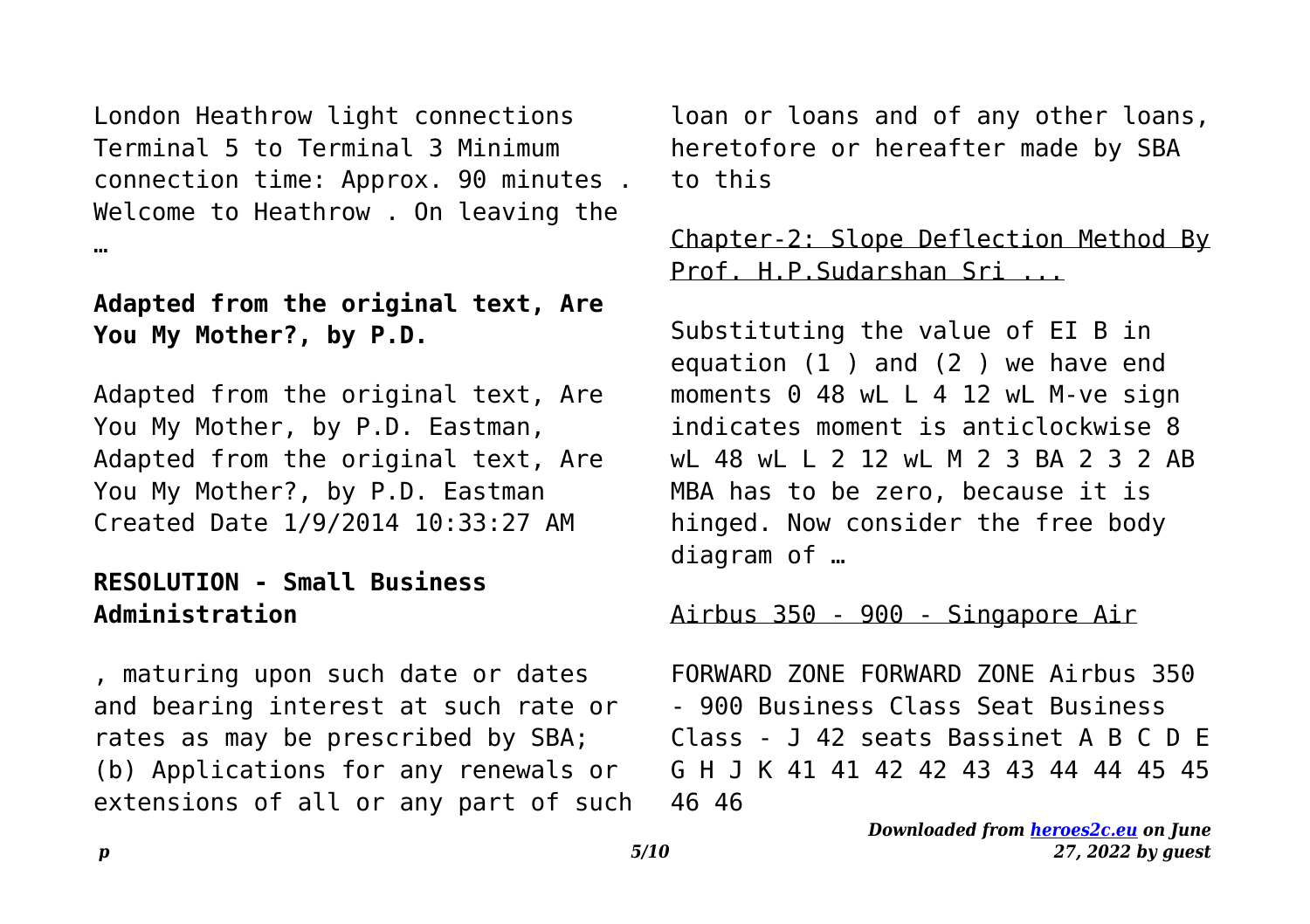P. W. Anderson Science, New Series, Vol. 177, No. 4047. (Aug. 4, …

More Is Different P. W. Anderson Science, New Series, Vol. 177, No. 4047. (Aug. 4, 1972), pp. 393-396. Stable URL: http://links.jstor.org/sici?sici=0036

 $-8075...$ 

## **The Levenberg-Marquardt algorithm for nonlinear least squares …**

4 The Levenberg-Marquardt algorithm for nonlinear least squares If in an iteration  $\rho$  i(h) > 4 then  $p+h$  is  $su$ ciently better than p, p is replaced by p+h, and λis reduced by a factor.Otherwise λis increased by a factor, and the algorithm proceeds to the next iteration. 4.1.1 Initialization and update of the L-M

 $parameter, \lambda,$  and the parameters p In lm.m users may select one of three ...

*PRODUCT MATRIX 3M Versaflo Air-Mate TR-300+\* High Efficiency*

3M™ Air-Mate™ High Efficiency Belt-Mounted Powered Air Purifying Respirator Systems See important warning on last page PRODUCT MATRIX 3 \*uOdet ngti pA ati er l –328 to 16,404 ft. \*\*Medium/Large size comes with removable blue film covering the visor.

*OP-AMP Filter Examples*

*Downloaded from [heroes2c.eu](http://heroes2c.eu) on June 27, 2022 by guest* OP-AMP Filter Examples: The two examples below show how adding a capacitor can change a non-inverting amplifiers frequency response. If the capacitor is removed you're left with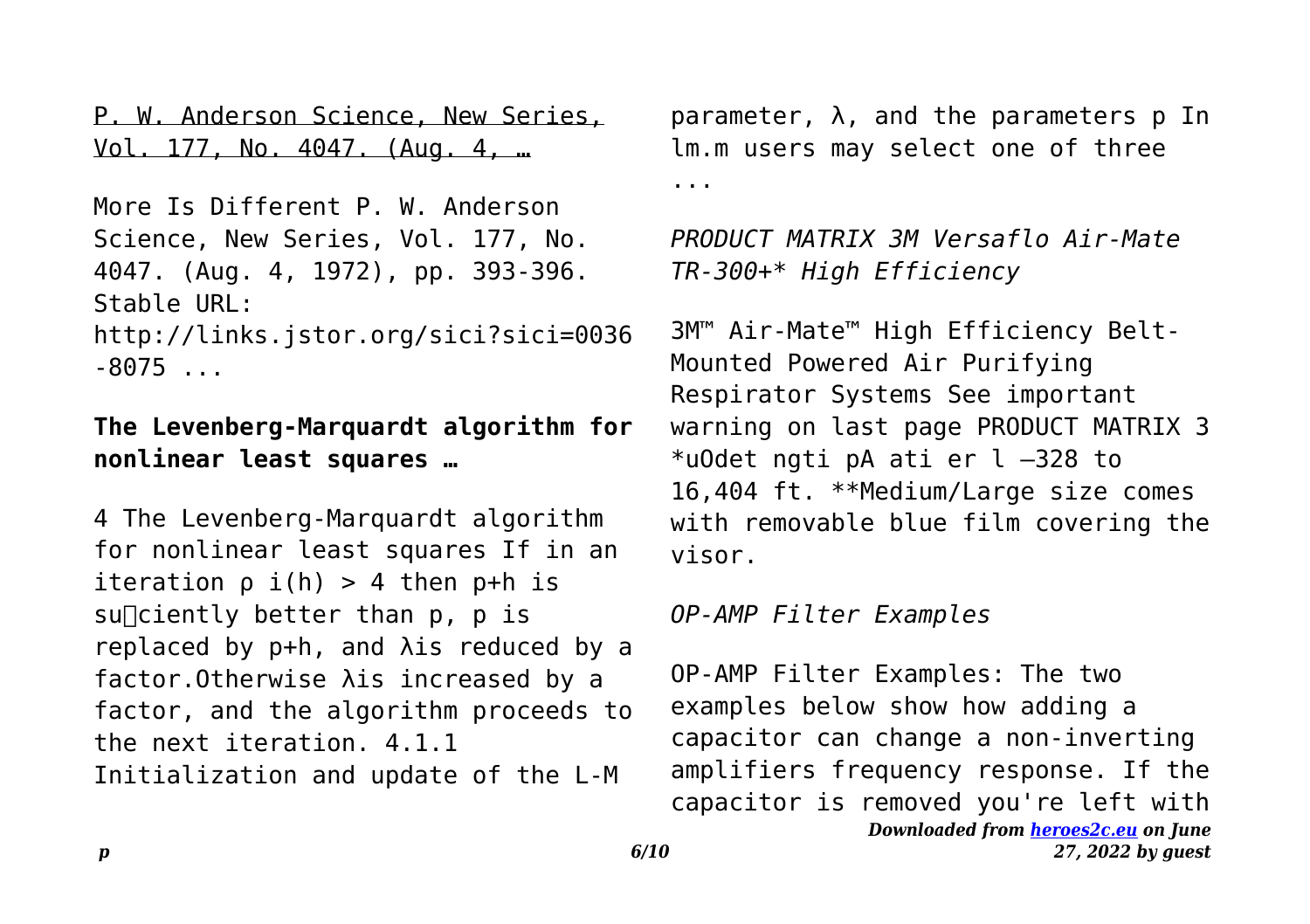a standard non-inverting amplifier with a gain of 10

*detail - <u>ΠΠ</u>ΠΠΠΠ</u>* 

Title: detail Created Date: 1/20/2022 5:58:46 PM

*DROPLET PRECAUTIONS EVERYONE MUST*

DROPLET PRECAUTIONS EVERYONE MUST: Clean their hands, including before entering and when leaving the room. Make sure their eyes, nose and mouth are

## **Columbian Award Application - KofC**

SP-7 2/21 COMMUNITY PROGRAMS: Leave No Neighbor Behind, Coats for Kids, Global Wheelchair Mission, Habitat for Humanity, Disaster Preparedness, Free Throw Championship, Catholic

Citizenship Essay Contest, Soccer Challenge, Hockey Challenge,

## **SOCIETY POLICY ETHICS CODE OF ETHICS OF ENGINEERS**

2 P-15.7 2/1/12 7. Engineers shall issue public statements only in an objective and truthful manner and shall avoid any conduct which brings discredit upon the profession. 8. Engineers shall consider environmental impact and sustainable development in the performance of their professional duties. 9. Engineers shall not seek ethical sanction ...

*CompactLogix and Compact GuardLogix Systems*

*Downloaded from [heroes2c.eu](http://heroes2c.eu) on June 27, 2022 by guest* CompactLogix and Compact GuardLogix Selection Guide, 1769-SG001Z-EN-P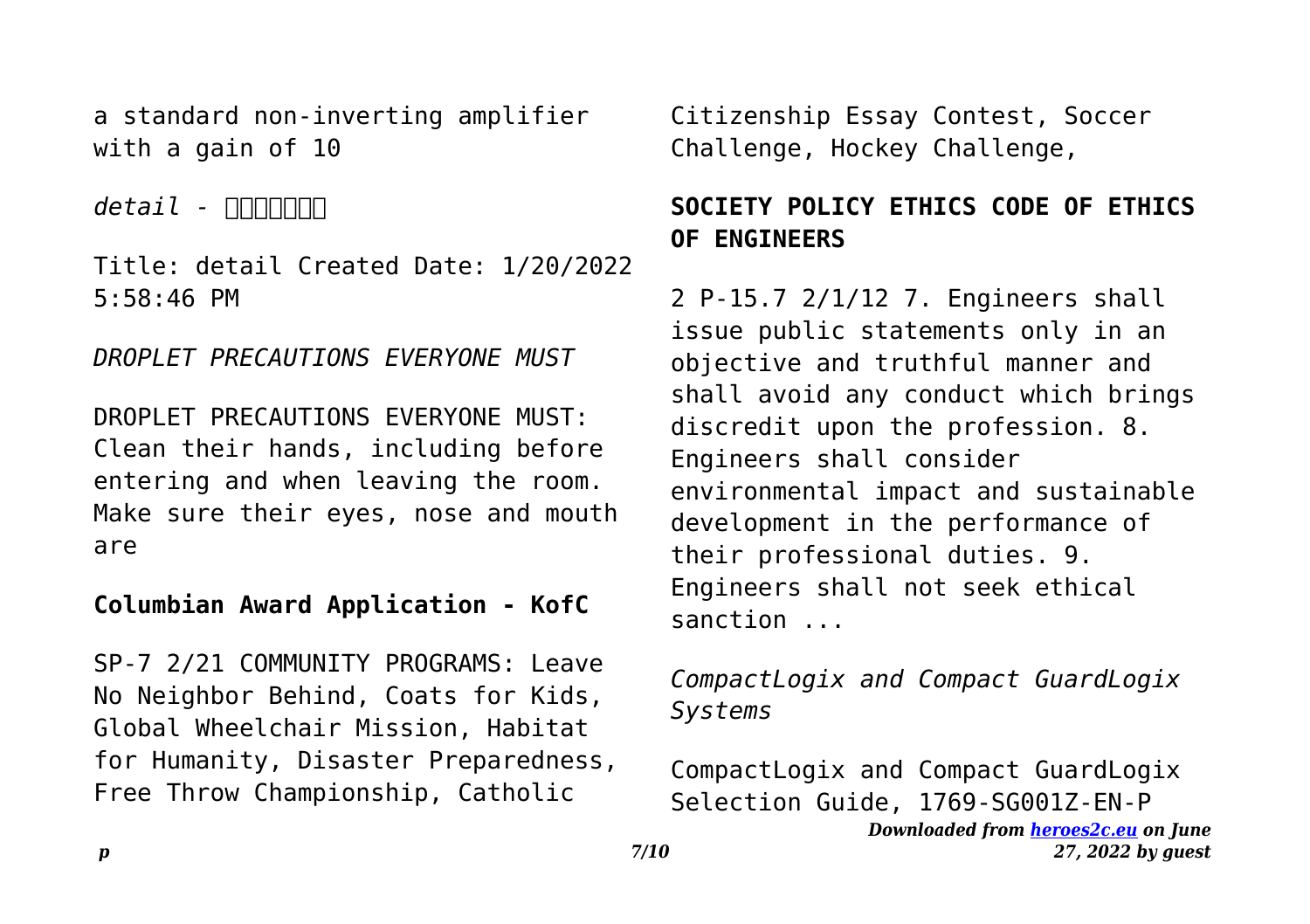Author: Rockwell Automation Keywords: Armor CompactGuardLogix 5370, Armor CompactLogix 5370, Compact GuardLogix 5370, CompactLogix 5370, Compact GuardLogix 5380, CompactLogix 5380, CompactLogix 5480 Created Date: 20210917114753Z

#### CONTACT PRECAUTIONS EVERYONE MUST

CONTACT PRECAUTIONS EVERYONE MUST: Clean their hands, including before entering and when leaving the room. Put on gloves before room entry. Discard gloves before room exit.

*2021 Form W-4P - IRS tax forms*

Form W-4P (2021) Page . 2 Because your tax situation may change from year to year, you may want to refigure your withholding each year. You can change the amount to be

withheld by using lines 2 …

*Euro area annual inflation, May 2022,*

31/05/2022 · Inflation rates (%) measured by the HICP Monthly rate May 21 Dec 21 Jan 22 Feb 22 Mar 22 Apr 22 May 22 May 22 Belgium Germany Estonia Ireland Greece Spain France Italy Cyprus Latvia Lithuania Luxembourg Malta Netherlands Austria Portugal Slovenia Slovakia Finland

*GC-020(P) PROOF OF PERSONAL SERVICE OF NOTICE OF …*

 $01/07/2005$  · GC-020(P) [New July 1, 2005] PROOF OF PERSONAL SERVICE OF NOTICE OF HEARING — GUARDIANSHIP OR CONSERVATORSHIP (Probate—Guardianships and Conservatorships) Probate Code, 1216, 1264, 1460-1469, 1511, 1822 .

```
Downloaded from heroes2c.eu on June
       27, 2022 by guest
```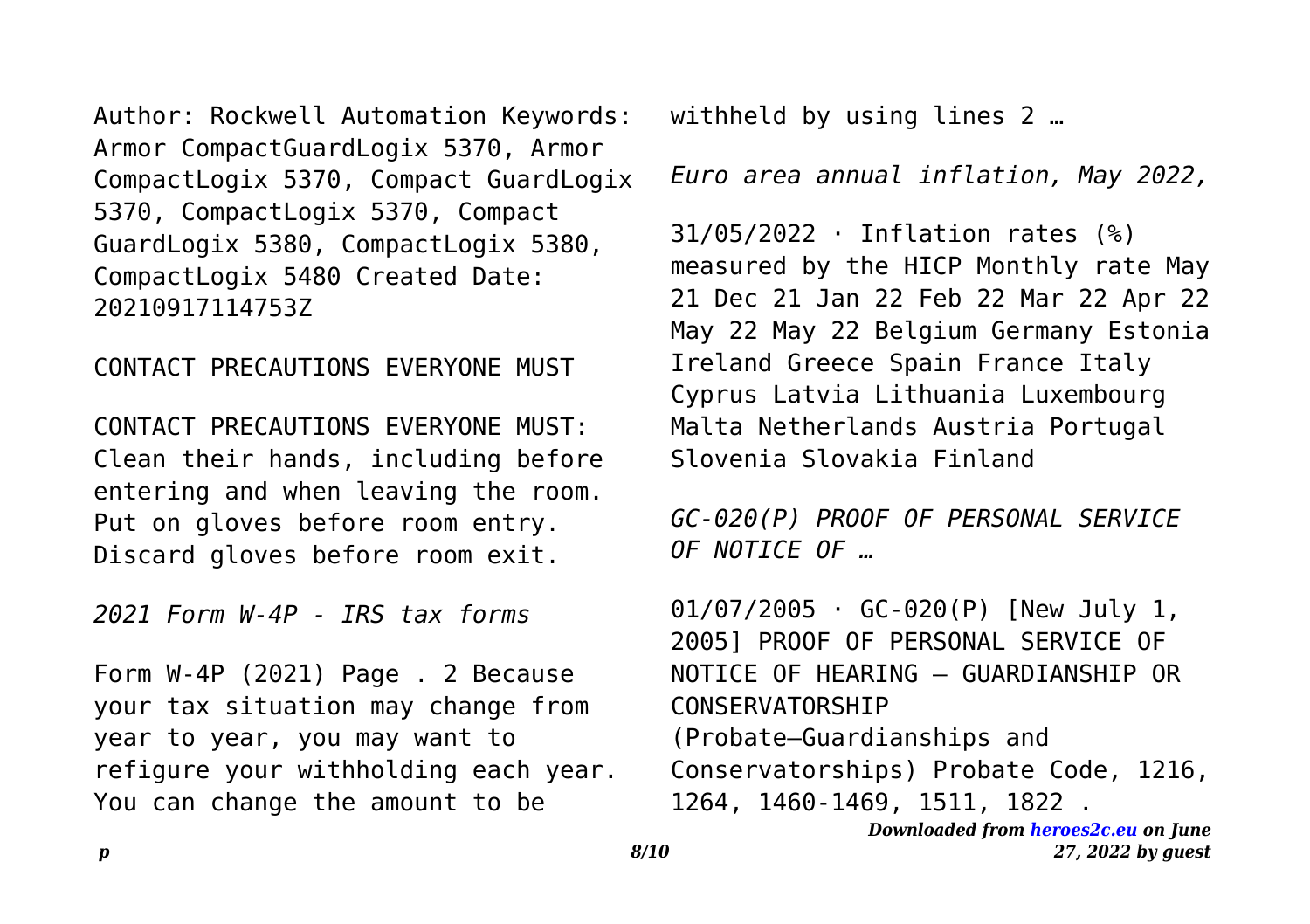www.courts.ca.gov §§ GC-020(P) GUARDIANSHIP. CONSERVATORSHIP OF THE PERSON. ESTATE CASE NUMBER: OF …

*P2N2222A Amplifier Transistors - Onsemi*

PD 625 5.0 mW mW/°C Total Device Dissipation @ TC = 25°C Derate above 25°C PD 1.5 12 W mW/°C Operating and Storage Junction Temperature Range TJ, Tstg −55 to +150 °C THERMAL CHARACTERISTICS Characteristic Symbol Max Unit Thermal Resistance, Junction to Ambient R JA 200 °C/W Thermal Resistance, Junction to Case R JC 83.3 °C/W Stresses exceeding Maximum …

*www.oas.org*

Created Date: 4/20/2016 11:19:58 AM

**Loan-Level Price Adjustment (LLPA) Matrix - Fannie Mae**

≥ 740 0.000% 0.250% 0.250% 0.500% 0.250% 0.250% 0.250% 0.750% 0.750% n/a 720 – 739 0.000% 0.250% 0.500% 0.750% 0.500% 0.500% 0.500% 1.000% 1.000% n/a

*Monthly Market Review - J.P. Morgan*

US S&P 500 -12.8% MSCI Europe ex-UK-0.6% Source: FTSE, MSCI, Refinitiv Datastream, Standard & Poor's, TOPIX, J.P. Morgan Asset Management. All indices are total return in local currency, except for MSCI Asia ex-Japan and MSCI EM, which are in US dollars. Past performance is not a reliable indicator of current and future results. Data as of 31 May 2022. Market Insights J.P. …